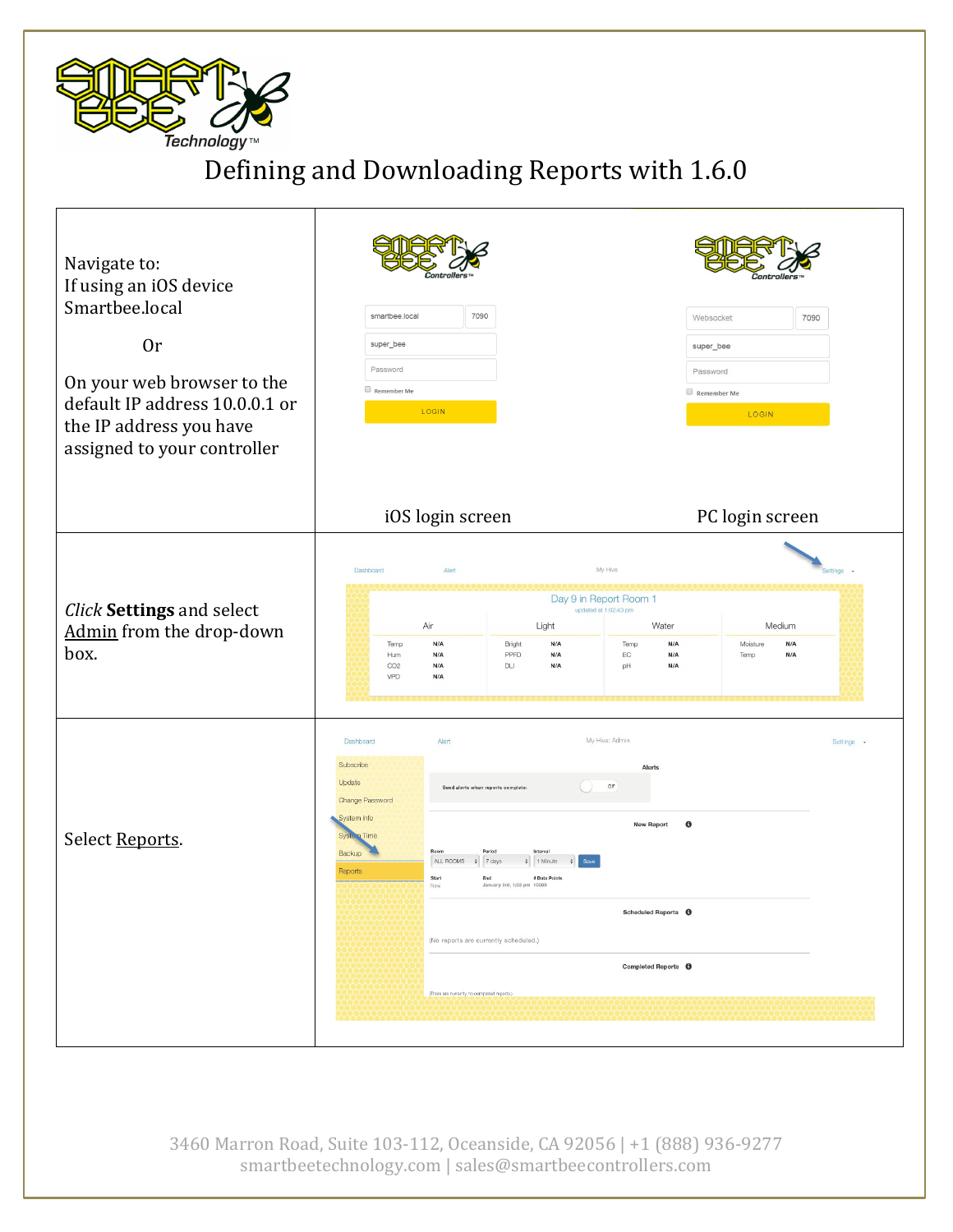



3460 Marron Road, Suite 103-112, Oceanside, CA 92056 | +1 (888) 936-9277 smartbeetechnology.com | sales@smartbeecontrollers.com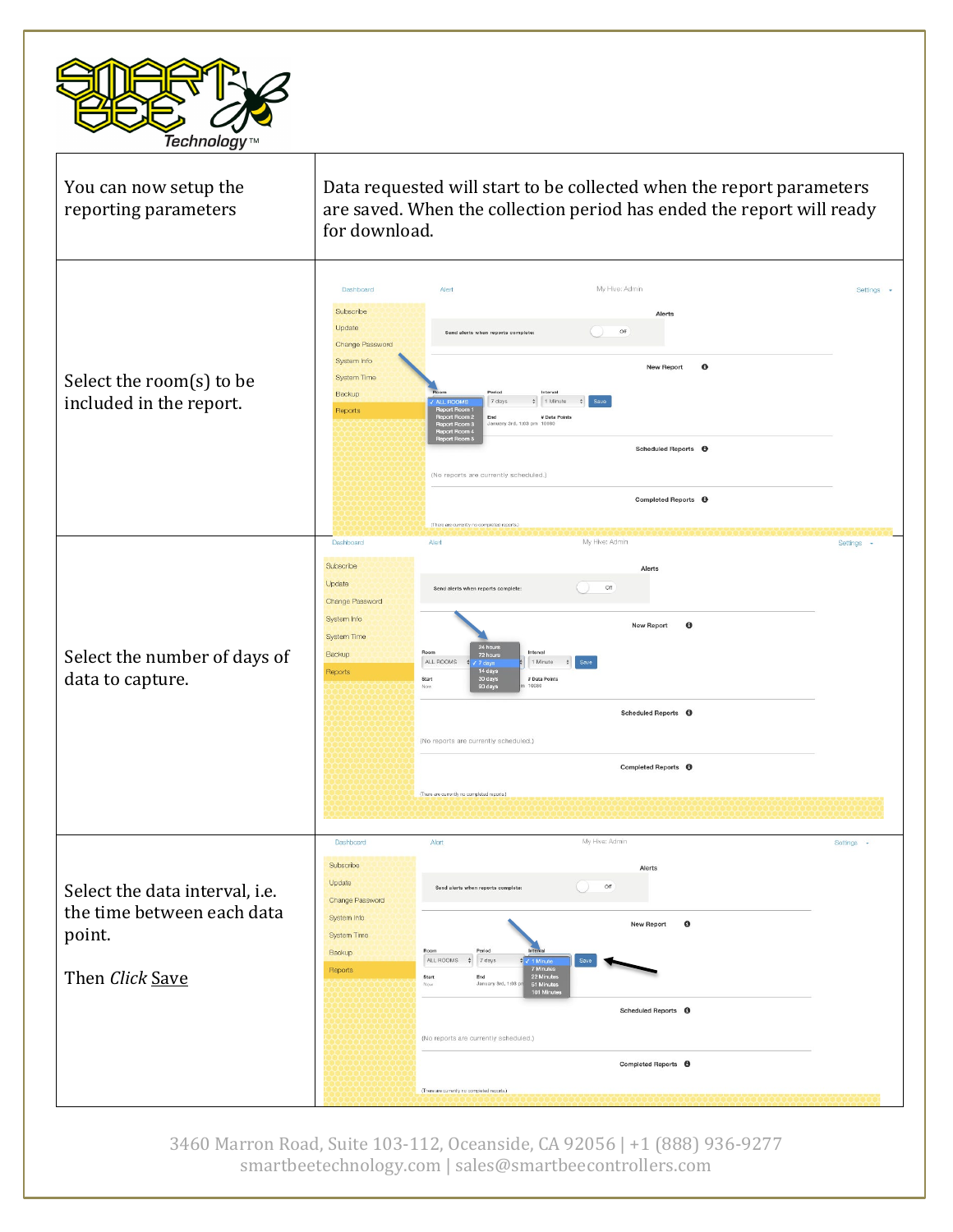

| The report is now scheduled,<br>and data collection will begin                                                                             | The defined report now appears in the "Scheduled Reports" section of<br>the window. You can now define the next report                                                                                                                                                                                                                                                                                                                                                                                                                       |            |  |  |
|--------------------------------------------------------------------------------------------------------------------------------------------|----------------------------------------------------------------------------------------------------------------------------------------------------------------------------------------------------------------------------------------------------------------------------------------------------------------------------------------------------------------------------------------------------------------------------------------------------------------------------------------------------------------------------------------------|------------|--|--|
| The Scheduled Reports<br>section now shows the report<br>and the requested<br>parameters. Click the Cancel<br>button to cancel the report. | My Hive: Admin<br>Dashboard<br>Alert<br>Subscribe<br>Alerts<br>Update<br>Off<br>Change Password<br>System Info<br>$\theta$<br><b>New Report</b><br><b>System Time</b><br>Backup<br>ALL ROOMS<br>7 days<br>1 Minute<br>Reports<br># Data Point<br>January 3rd, 1:03 pm 10080<br><b>Scheduled Reports</b><br>ALL ROOMS 7 days 1 Minute January 3rd, 1:06 pm<br>Cancel All<br>Completed Reports <b>O</b><br>(There are currently no completed reports.)                                                                                         | Settings - |  |  |
| When the report is completed<br>it appears in the Completed<br>Reports section and is ready<br>for download                                | My Hive: Admin<br>Dashboard<br>Alert<br>Subscribe<br>Alerts<br>Update<br>Off<br>Send alerts when reports complete<br>Change Password<br>System Info<br>$\theta$<br><b>New Report</b><br><b>System Time</b><br>Backup<br>ALL ROOMS<br>$\div$ 7 days<br>1 Minute<br>Reports<br>Start<br>End<br># Data Points<br>Scheduled Reports <b>O</b><br>ALL ROOMS 1 days 1 Minute December 28th, 1:07 pm<br>Cancel All<br>Completed Reports <b>O</b><br>ALL_ROOMS_1minutes_2019-12-27_to_2019-12-27_(partial_RoomsModified).csv 1950 bytes<br>Delete All | Settinas - |  |  |